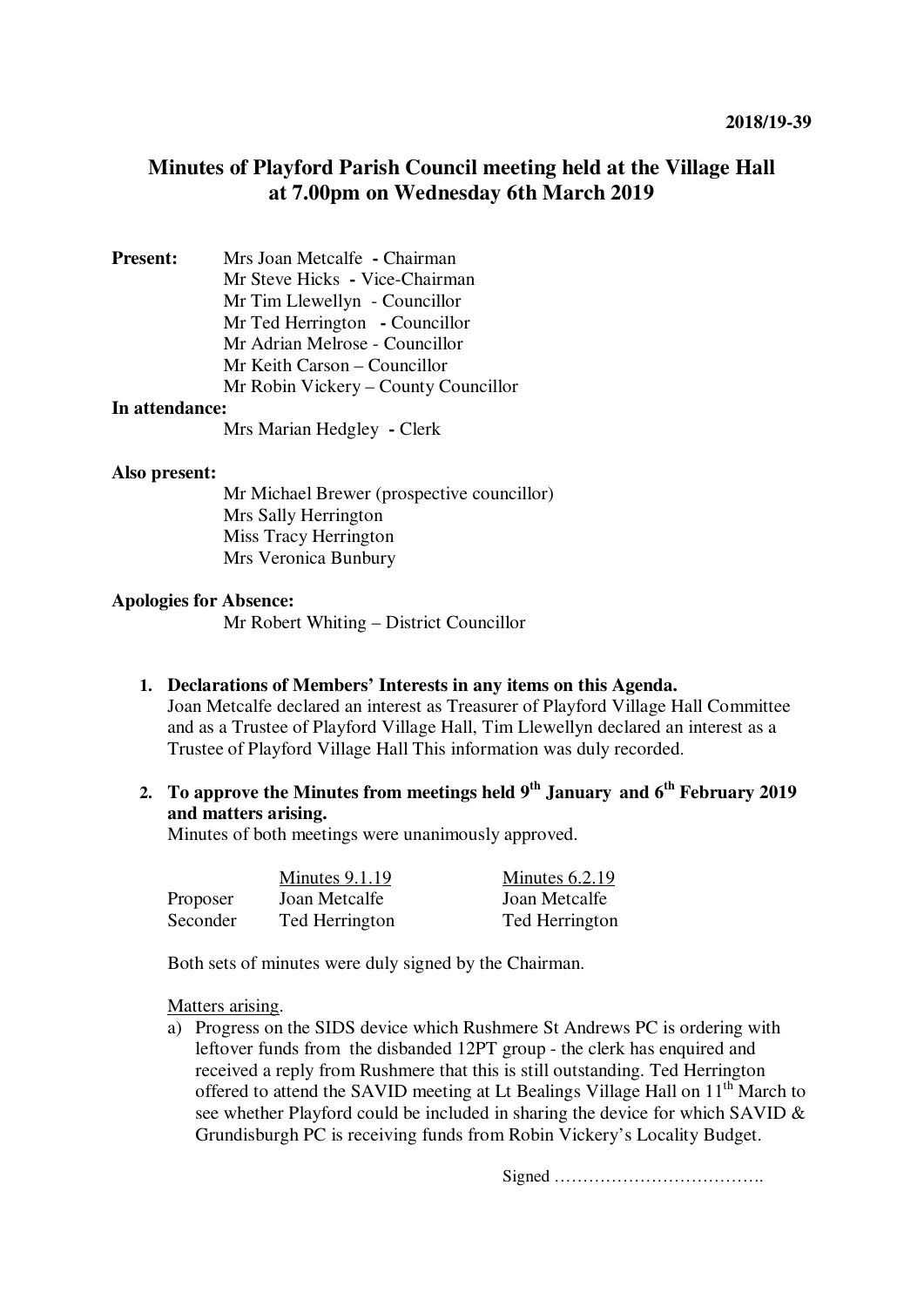b) The reflective posts mentioned in AOB of meeting on 9.1.19 are priced at £14.00 each +VAT. Joan Metcalfe proposed the Clerk should approach Sam Webber to ask if he would be prepared to put in some more posts around the village, and to perhaps advise us on where he thought they should be placed. This action was seconded by Tim Llewellyn.

# **3. Co-opting a new councillor and distributing Nomination Papers for the forthcoming Election**

Mr Mike Brewer was proposed as a new councillor by Joan Metcalfe and this was seconded by Tim Llewellyn. Mike duly signed the Declaration of Acceptance of Office.

Nomination Papers were distributed to each councillor to complete and hand back to the Clerk to be submitted for the next term of office.

## **4. County Councillor's report**

Robin reported that he was releasing £3000 from his Locality budget for a SIDS device to assist with speeding problems to be used by the SAVID group. This would be hosted by Grundisburgh PC and shared with local parishes.

He has recently been to a Scrutiny Committee meeting looking at the budget for the coming year. General council tax will rise by 2.99% this year and the council will apply the final 1% of the six per cent ring-fenced for adult social care. Spending on children and young people's social care accounts for 75% of the whole budget. The overall increase in council tax is one per cent less that for 2018/19.

Transition of the Suffolk Record Office to new premises in Ipswich, the "Hold Project" is going ahead. £10m has been obtained from Lottery funding for this facility which will have accredited archive status. As many as possible of the records will be digitalised to save space and low security records will be kept at Lowestoft.

The Scrutiny Committee had also been looking at Home/School Transport arrangements.

SCC has been awarded £9.7m for filling potholes in the area.

Robin's full report is appended at the end of these minutes

Signed ………………………………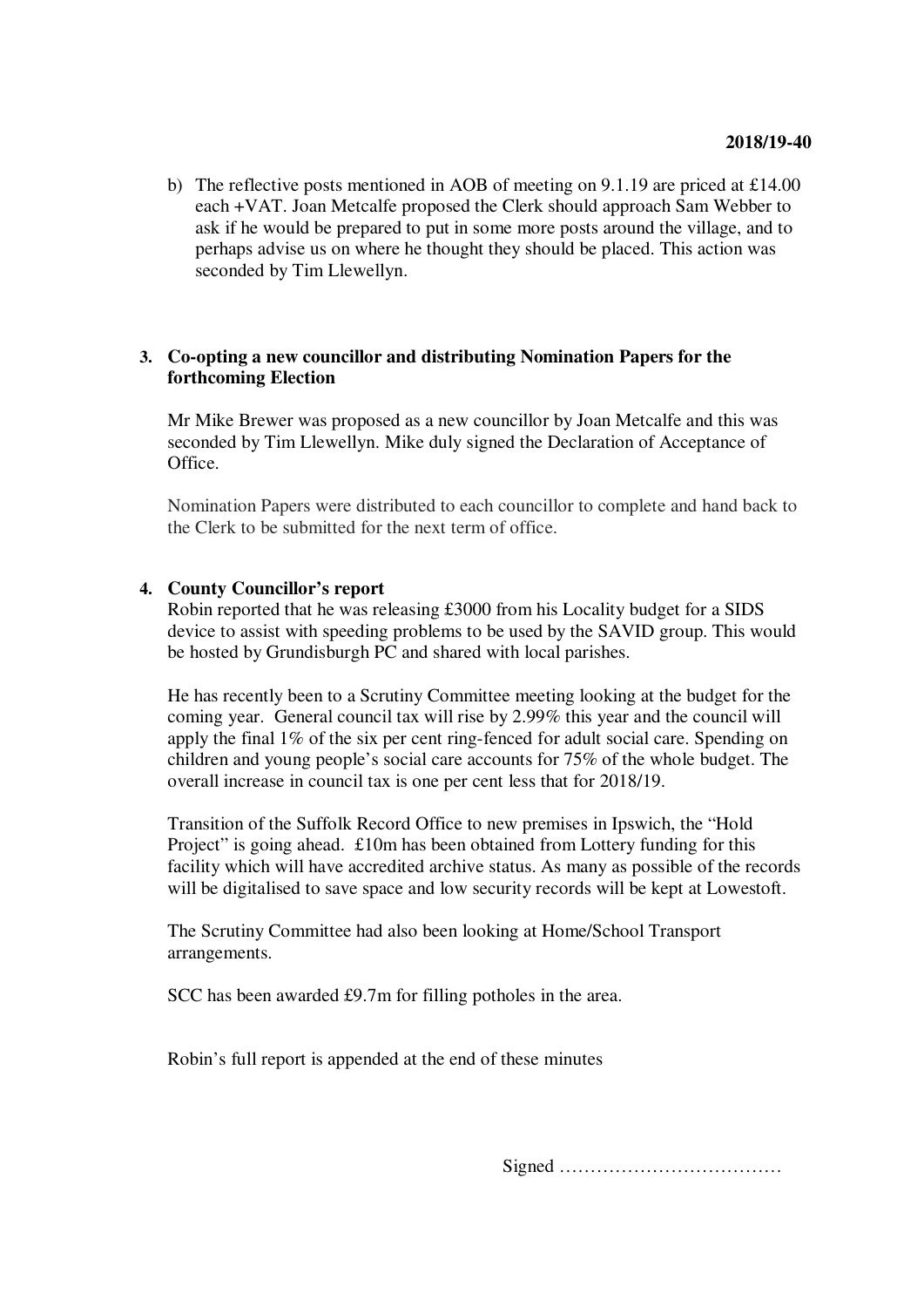# **5. Action Log Review**

**AP93- Unregistered FP from C330 – C3311** Clerk has contacted Mary George, Senior Definitive Map Officer over progress on registering this footpath. This has been assigned a medium priority and there are currently 23 cases ahead of it on their list. It could take as much as 5 years altogether to complete the registration process.

**AP115 - Silt build up at Church Road end of C324 and persistently blocked drains**– Robin Vickery will chase SCC Highway's Engineer Paul Gant for a site meeting to demonstrate the problems to him and to seek a solution.

**AP131 – Water constantly trickling down FP No 7 between Church Lane & Spring Meadow** – no apparent progress made on this, the clerk is awaiting a report from Friths Consulting for an update on ownership of the broken culvert thought to be the root cause of this.

**AP135 - Ongoing problems with FP's 1, 3 & 20** –see agenda item 12

**AP137 - Overhanging hedge encroaching onto highway in Church Lane.** Update received from community warden to say there is no longer an issue here.

**AP142 – Parking problems in Church Lane** – Parking at top of Church Lane is problematical with several vehicles churning up the grass verges and causing obstructions. Clerk has been in touch with Flagship Housing who has offered to remove a hedge to create more parking space.

For more details see Action Log appended at end of the Minutes.

**6. District Councillor's report -** there was no District Councillor's report.

#### **7. Finance**

Reporting & authorisation of cheques/online payments:

- o SWT Trading Ltd £2160.00 Ecology report/ Neighbourhood Plan
- o Planning Direct £1584.00  $2<sup>nd</sup>$  instalment of their final charges
- o M J Hedgley £36.02 Clerk's expenses for stationery etc.

Payments proposed by Joan Metcalfe and seconded by Keith Carson

Bank Balances:

| Current $a/c$ | £7382.81 |
|---------------|----------|
| NS&I          | £3376.13 |

Steve Hicks reconciled the budget figures with the Bank statement and initialled both.

The clerk stated that Budget for 2018-2019 was on track.

Signed …………………………….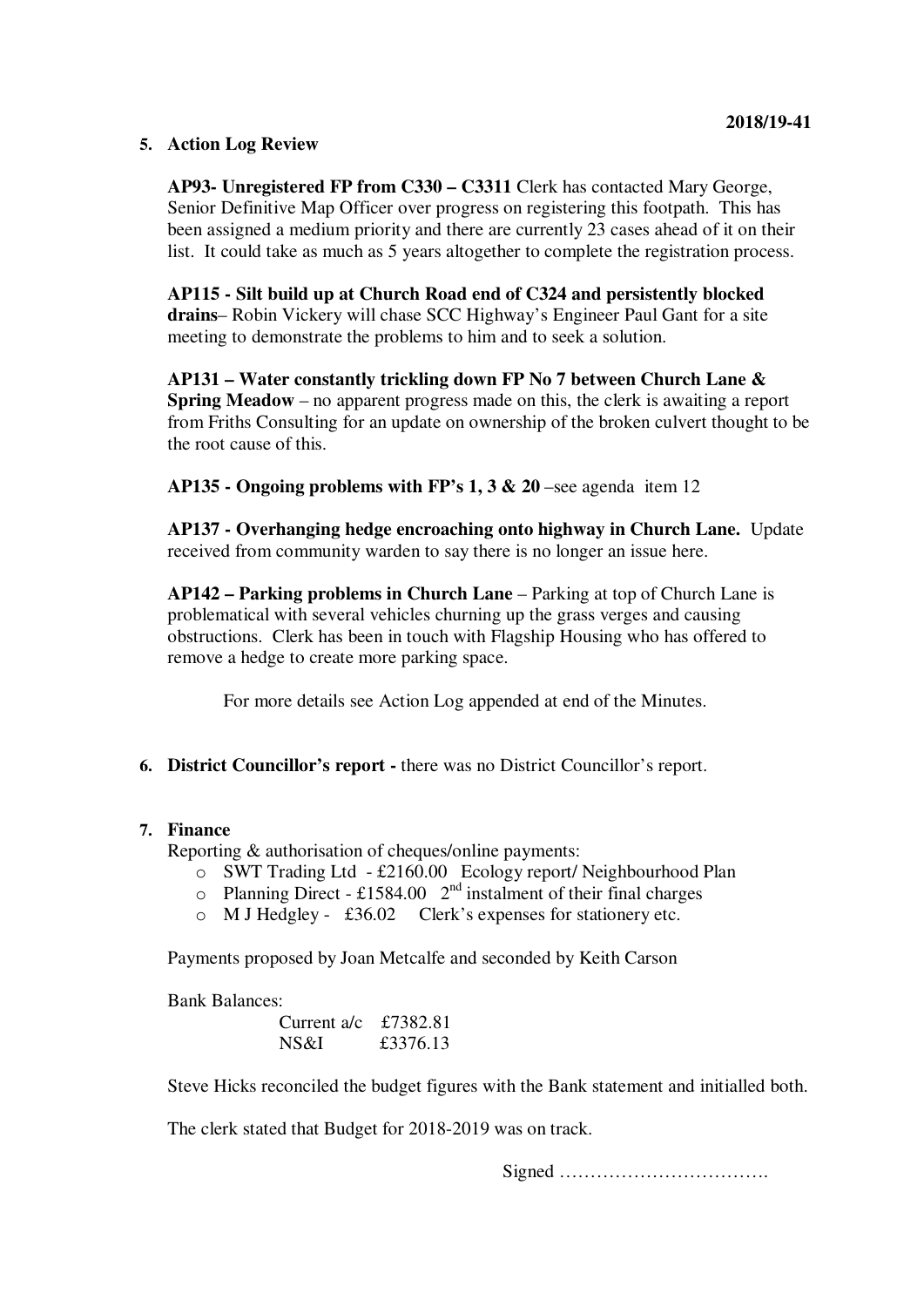## **8. Highways issues**

Grit bins:

After discussion, it was unanimously agreed that the bins should be sited:

- Junction of Church Lane and Church Road
- Junction of Spring Meadow and Hill Farm Road (other side of road)

Joan Metcalfe will get permission forms signed by owners of adjacent properties and submit application to the Environmental Management Team.

All new grit bins must be yellow - the Clerk will check with Highways that the existing green grit bins will still be refilled regularly.

## **9. Risk Assessment & Financial Risk Assessment Update**

Copies of the existing Risk Assessment and Financial Risk Assessment schedules were circulated to councillors prior to the meeting and these were considered. The following changes were suggested:

- a) Reference to the Boules Club be removed as this does not appear to be in operation
- b) Basketball post and net should be added as an item to be checked regularly
- c) Clothing Bank should be added

No changes recommended for the Financial Risk schedule.

All of the above proposed by Joan Metcalfe and seconded by Tim Llewellyn

#### **10. Neighbourhood Plan – update**

Payment of invoices for SWT's ecology report and the second instalment of Planning Direct's costs has recently been finalised to ensure that most of the funds in the Neighbourhood Plan account have been used up before the end of the financial year.

Ben Redsell who was responsible for the work being carried out by Planning Direct on our Neighbourhood Plan, has left the firm – this task will now be taken over by Andrew Canning who is currently working on the policies to be adopted. Nothing to be done by the sub-committee at present but a new claim for more funding will need to be applied for early in the new financial year following a revision of original plans. Simone Bullion who headed SWT's survey of Playford is to be approached to ask whether she would like to do an up-to-date survey of the Mere, as this was inaccessible when she did her original report. Cost of this can be built into a new application for funds for the next financial year.

Adrian Melrose along with Richard Lister is hoping to form a trust to look after the upkeep of the Mere and to open it to the public. This will be a significant asset to Playford and must form an important part of the Neighbourhood Plan.

The allotments to the west of Playford on the border with Rushmere St Andrew should be mentioned in the Plan but there seems to be no reason for making it into a special area.

Signed ………………………………..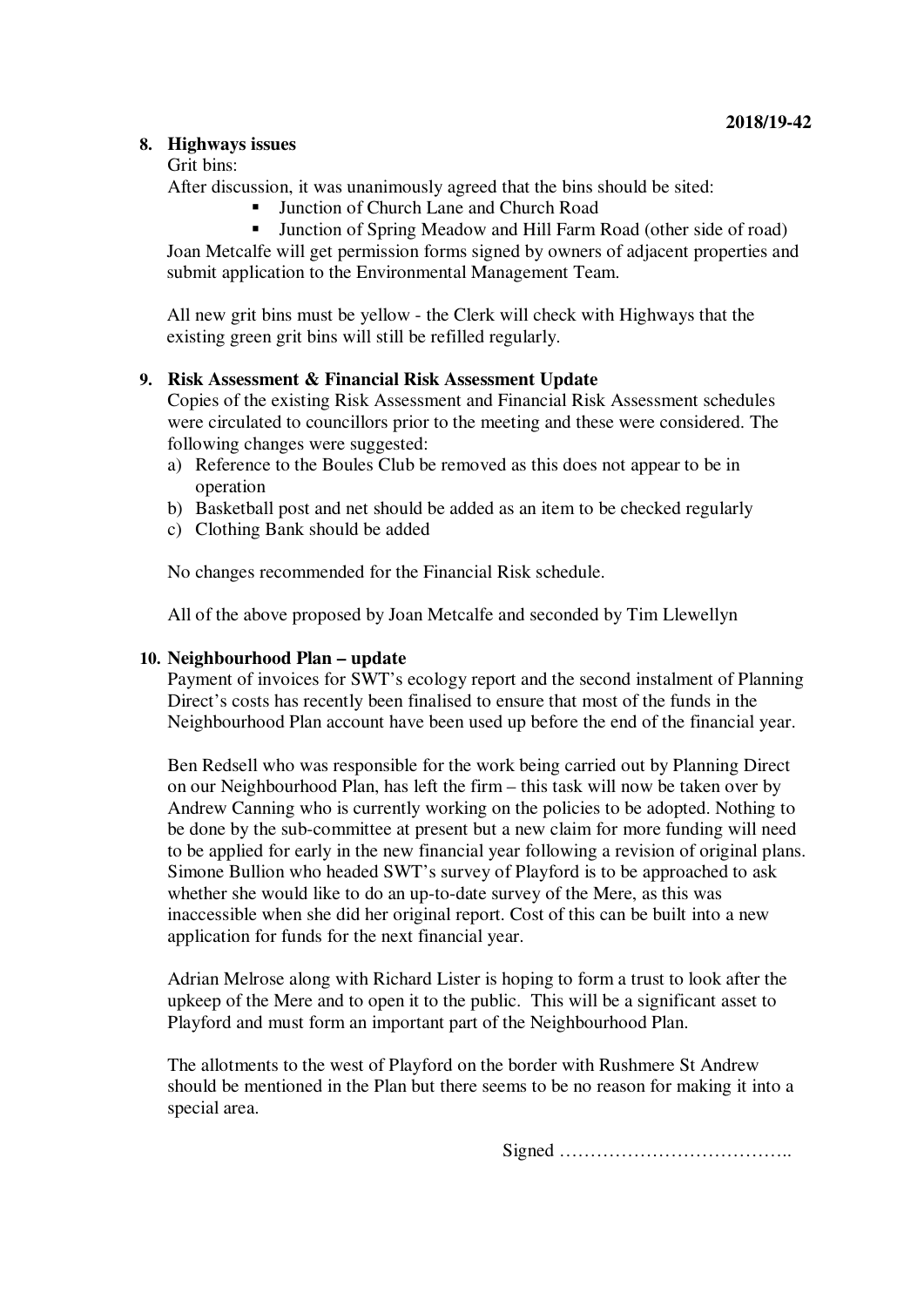## **2018/19-43**

Ted Herrington mentioned that a wooded area to the north of Grundisburgh Road is incorrectly mentioned in the SWT report – Keith Carson will amend this.

## **11. Commemorative tree for the playing field**

Joan Metcalfe has ordered an oak tree (a bare rooted sapling) and this will be delivered at the end of March.

## **12. Footpaths 1,3 &20**

Elizabeth Mansfield has recently spoken to PROW officer Debbie Adams and has contacted the clerk to say that they both agree action needs to be taken over FP's 1 & 3, but FP20 is in good order at present. The Fentons' farm manager has had some health problems which is why the remedial tasks scheduled for this winter have not been carried out but he hopes to be able to tackle this soon. The long term solution would be to erect a board walk over the parts where springs emerge but it is always difficult to predict where they will erupt next and anyway this would be a costly exercise. They will monitor the situation.

## **13. Cycle stand**

Joan Metcalfe will arrange for two cycle stands costing £24 each (incl VAT) to be ordered. Dean Fulcher has been approached and will do the work on concreting these in FOC. Joan Metcalfe has obtained the Village Hall Committee's permission for this. The above proposed by Tim Llewellyn and seconded by Keith Carson.

# **14. Correspondence –** received up to  $6<sup>th</sup>$  March 2019

- a) SCDC re: Notice of transfer to East Suffolk Co. On 1st April 2019
- b) Ipswich Boro Co. Ipswich Local Plan Consultations Notifications:
	- Core Strategy & Policies Development Plan Document Preferred Options
	- Site Allocations and Policies DPD Review Preferred Options
	- **IDED** Ipswich Town Centre & Waterfront Public Realm Strategy SPD
	- Ipswich Urban Characterisation Study SPD
- c) CAB Felixstowe & District request for funds
- d) British Red Cross Norfolk & Suffolk request for funds
- e) SCDC/ Waveney Notice of appeal by Matthew Hammond to Sec. of State against decision to refuse planning permission for alterations to his boundary wall
- f) Sizewell C Project Team update
- g) Peter Thompson, Enforcement Officer SCDC Planning dept. re rainwater discharging from roof at Airys Cottage, Playford. No planning rules have been breached but this has been passed onto SCC Highways to progress,
- h) Update from Scottish Power Renewables about EAOW cabling

Signed ………………………………..